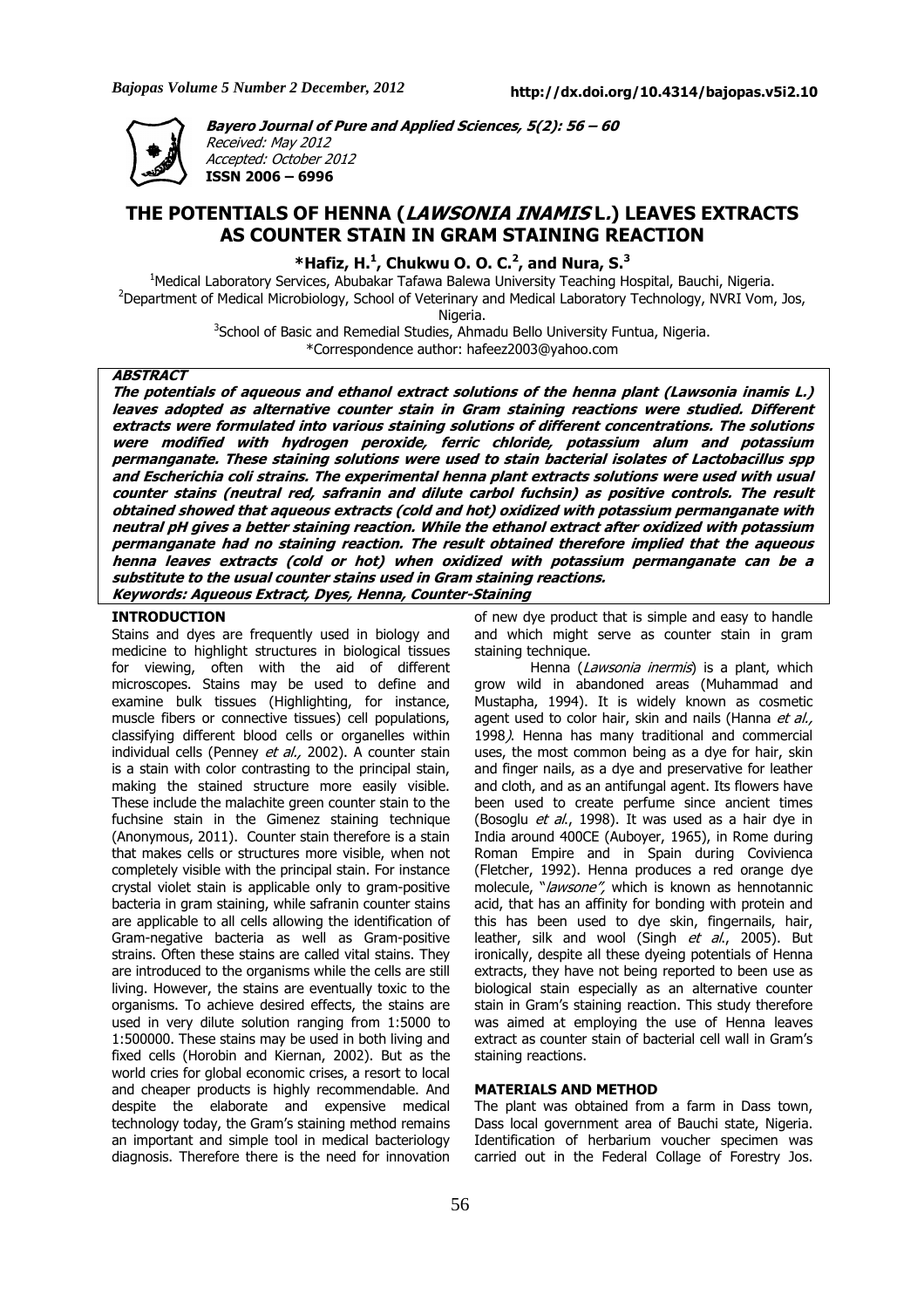The plant has a voucher number: 900270. It is a small shrub of the family Lythraceae that produces dye in its leaves. The shrub, which is also called alkanna and mignonette tree grows in moist places. It bears small, fragrant, white or rose flowers in clusters. It is glabrous, multi-branched with spine tipped branchlets. Leaves are opposite, entire, glabrous, sub-sessile, elliptical and broadly lanceolate, acuminate, having depressed veins on the dorsal surface. Henna flowers have four sepals and a calyx tube with spread lobes. Petals are obvate, white or red stamens inserted in pairs on the rim of the calyx tube. Ovary is four celled. Fruits are small, brownish capsules, with 32–49 seeds per fruit and open irregularly into four splits (Kumar et al., 2005).

#### **Preparation and Extraction Procedure**

The leaves were dried, ground, and sieved. Three different extracts namely: Hot aqueous, cold aqueous and ethanol extracts were prepared as follows:

### **Hot Aqueous Extraction**

Hot aqueous extraction was carried out according to the procedure described by Tandon and Rane (2008) and modified in Anonymous (2011). 50g of Henna leaves powder was weighed and soaked in 500ml boiled distilled water, shaken and left for 24hrs.The solution was filtered using No1 watt man filter paper. The filtrate was dried in a hot air oven at 30°c for three days to get rid of residual water. The residue was scraped, ground, weighed and stored in a dried air tight container. The dried powder obtained was 9.03g with a pH of 4.03.

### **Cold Aqueous Extraction**

Cold aqueous extraction was carried out according to the procedure described by Handa (2008). This was carried out as in an above except that cold distilled water was used instead of hot. The dried powder obtained was 10.10g and pH of 4.13.

# **Ethanol Extraction**

Ethanol extraction was carried out according to the procedure described by Fatope et al. (1997). 50g of the powdered plant material was soaked in 300ml of absolute ethanol, macerated thrice and

filtered; the filtrate was dried in a hot air oven for three days (Singh, 2008). The dried residue was scraped and the powder obtained was 4.98g with a pH of 2.86.

#### **PREPARATION OF STAIN SOLUTIONS**

From dry extract of the henna leaves obtained by aqueous and alcoholic extraction various staining solutions were prepared as follows: 2.5gbb of dried aqueous (hot and cold water extracts) was dissolved in 100ml distilled water in three different bottles each, one of the `solutions was ripened by oxidation with potassium permanganate, the other with hydrogen peroxide and the third solution was use without oxidation. Another 2.5g of dried extract was dissolved in 50ml distilled water in another two different bottles (to increase the concentration by 50%). One of the solutions saturated with potassium alum, the other with ferric chloride. More so, three different solutions of ethanol extracts were prepared by dissolving 1.25g of the extract in 50ml distilled water (the dissolved solution was filtered to remove some particles as it does not completely dissolved). One of solution of the solution was oxidized with potassium permanganate, the other with hydrogen peroxide and the third was use without oxidation.

### **Staining Procedure**

Identified bacterial isolates of Escherichia coli and *Lactobacillus* were obtained from bacteriology laboratory of the Federal College of Medical Laboratory Technology NVRI Vom. Smears of bacterial colonies were made on clean grease-free slides which were clearly labeled, and Gram stained, using the different batches of Henna extracts as counter stains and controls were included, and the result was recorded.

#### **RESULTS**

The pH of varying solutions of henna extracts were determine using pH meter (Methrom Digital pH meter) and the results obtained are shown in Table 1. The result showed that the solutions at normal conditions are acidic but turned to near neutral by the addition of other substances.

|  | Table 1 Identification of Hydrogen ion Concentration of Various Solutions of Henna Extracts |  |
|--|---------------------------------------------------------------------------------------------|--|
|--|---------------------------------------------------------------------------------------------|--|

|  | <b>SOLUTION</b>                                    | <b>pH VALUE</b> |
|--|----------------------------------------------------|-----------------|
|  | Hot aqueous extract without additional substances  | 4.03            |
|  | Hot aqueous extract with potassium permanganate    | 7.16            |
|  | Cold aqueous extract without additional substances | 4.13            |
|  | Cold aqueous with potassium permanganate           | 7.00            |
|  | Ethanol extract without additional substances      | 2.86            |
|  | Ethanol extract with potassium permanganate        | 6.55            |
|  |                                                    |                 |

The potential of an aqueous henna extract oxidized with Potassium permanganate as a counter stain on *Lactobacillus spp* was presented in Plate 1. The result showed that  $\mathcal{L}$ ,  $\mathcal{S}D\mathcal{D}$  absorbed the henna stain and stained dark in the scenario as it occurs with

the normal Sapranin stain (Plate 2). More so, the same result was found when Escherichia coli was counter stained with Sapranin (Plate 3) and compared with those counter stained with aqueous henna extracts (Plate 4).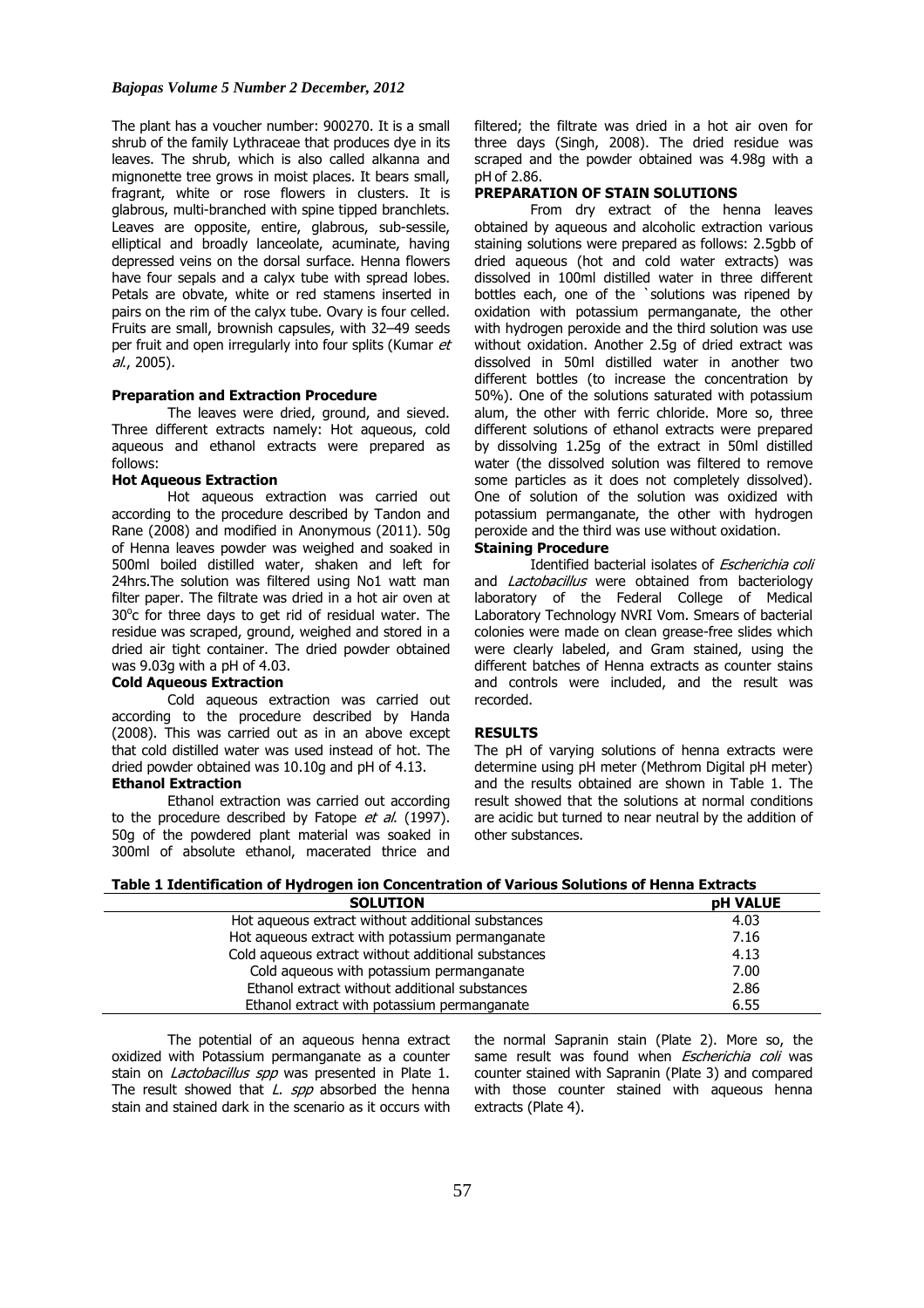

**Plate 1: Lactobacillus counter stained with henna aqueous extract oxidized with potassium permanganate. (x100).** 



**Plate 2: Lactobacillus counter stained with normal stain (safranin). (x100).**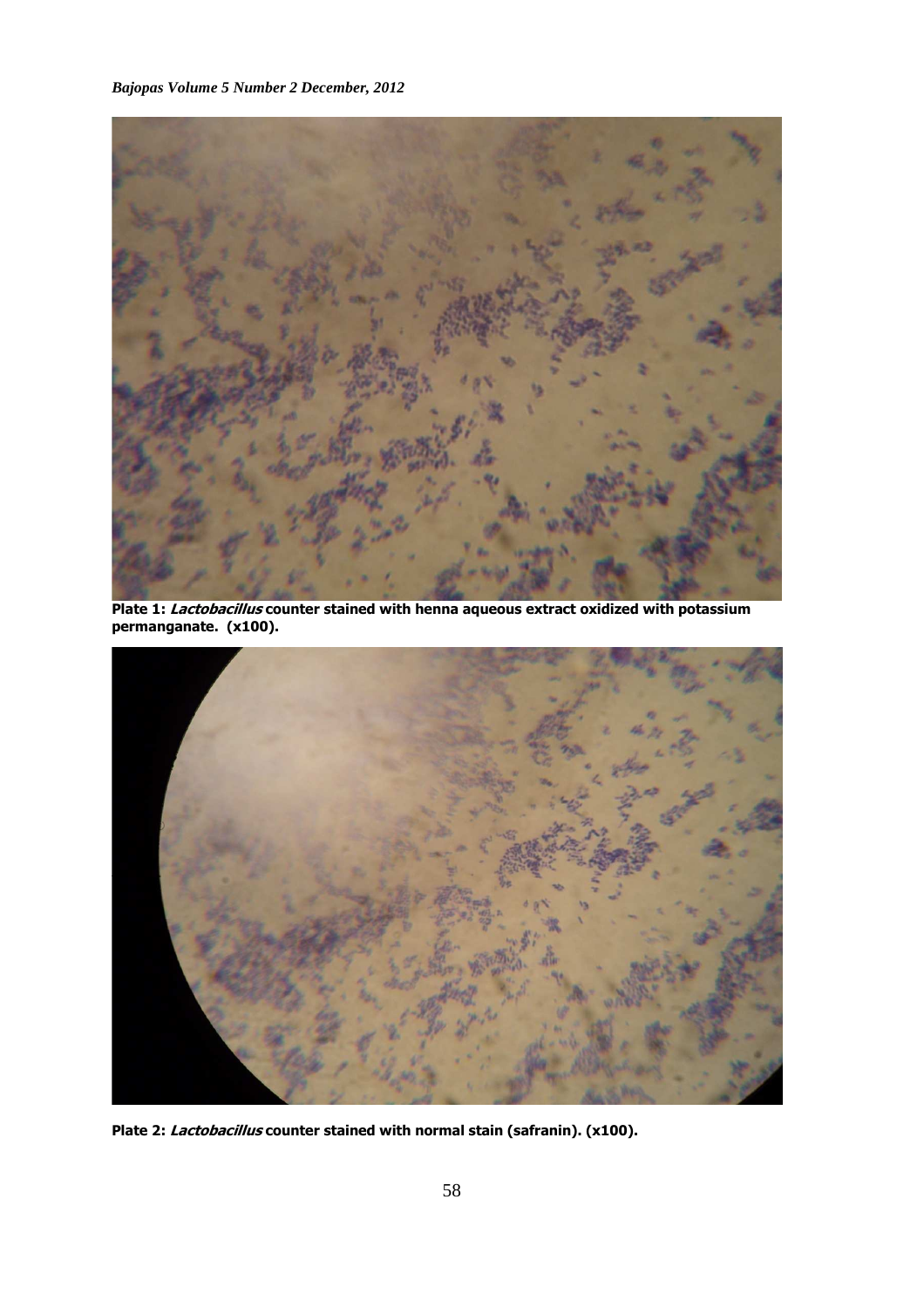

**Plate 3: Escherichia coli counter stained with normal stain (Safranin). (x100).** 



**Plate 4: Escherichia coli counter stained with Henna aqueous extracts oxidized with potassium permanganate. (x100).**

# **DISCUSSION**

It is obvious that thirteen different Henna extracts stain solutions were used as counter stain in Gram staining the identified bacterial isolates, out of which only two (hot and cold extracts solutions both oxidized with potassium permanganate) stained *Escherichia coli* better, in shade of brownish color. However all the stain solutions when used as a counter stain on *Lactobacillus spp* do not present any difference with the positive control that was

counter stained with normal stain (neutral red). This revealed that the henna aqueous (hot and cold) extracts oxidized with potassium permanganate impart a better staining reaction with *Lactobacillus spp* and *Escherichia* coli (Plate 1 and 4). This is in agreement with staining theory by Carleton (1996) that natural dyes need to berr ripened by oxidation either through natural means or by addition of chemical oxidants.